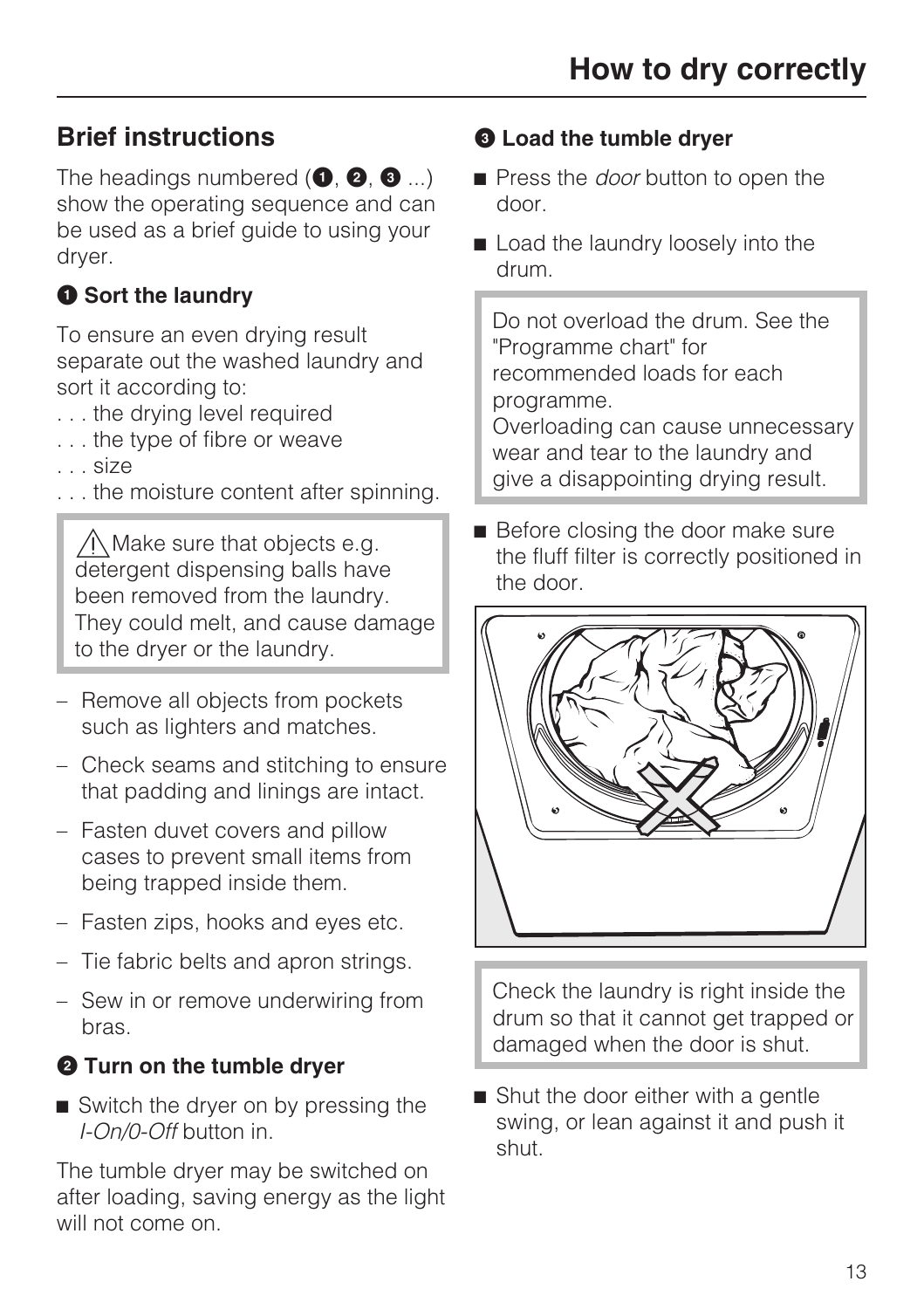# **How to dry correctly**

#### **<sup>O</sup>** Select a programme



- You can change to another programme by pressing the  $\nabla$  or  $\triangle$ button.
- the appropriate programme indicator light will come on under *Programme selection*.
- the *Extra options* or *Drying level* indicator lights will also come on.

The *Cottons Normal Plus* program is recommended for a normal load and is the program used in energy consumption tests in accordance with AS/NZS 2442.1 (refer to www.energyrating.gov.au for consumption data).

#### *Automatic, Cottons, Minimum iron/Delicates, Shirts* **and** *Denim* **programmes**



- **Press the button underneath Drying** *level* repeatedly until the indicator light for the drying level you want lights up.
- Any of the drying levels can be selected for the *Cottons* programme. A more limited range is available when using other programmes.
- The duration of the programme selected will depend on the residual moisture of the laundry, fabric type and the load size. This may mean that the duration will be different each time.

#### *Warm/cool air* **timed drying programme**

– The programme duration is fixed at 20 minutes.

#### *Woollens handcare* **and** *Smoothing* **programmes**

– The programme duration is fixed for these programmes.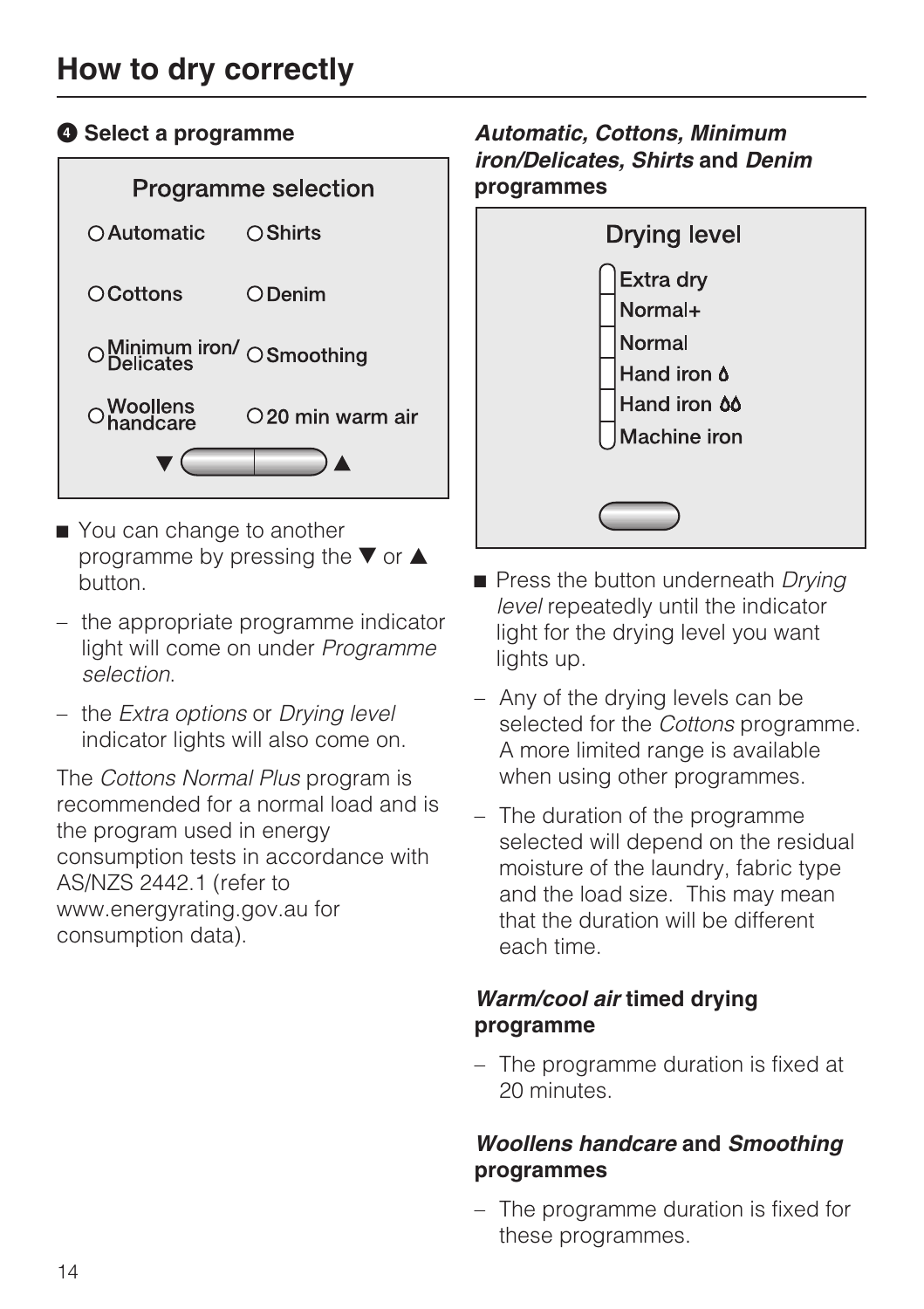## $\Theta$  Select any extra options

Selecting/deselecting



Indicator light on  $=$  Extra option is selected

(see "Extra options" for more details)

Each press of the top button selects the Extra option - indicator light on (and deselects the previous option) or no option is selected.

On some programmes *Low temperature* is a standard part of the programme and so cannot be deselected.

Pressing the lower button selects or deselects Anti-crease.

#### *Cool air:*

■ First select the 20 min warm air programme and then press the top extra option button until the *Cool air* indicator light comes on.

#### **Select the buzzer if wished**

A buzzer sounds (at intervals for a maximum of 1 hr) to let you know the programme has finished.

The buzzer can be switched on or off even after a programme has started.

The buzzer will still sound if there is a fault, even if it has been switched off.

You can alter the pitch of the buzzer:

 Press the *Buzzer* button (the *Buzzer* indicator light will light up), until the desired pitch is reached. Then release the button.

## **<b>** $\bullet$  Select Delay start if wished

■ The start of a programme can be delayed by up to 24 hours  $(24h)$ . See "Delay start " for more details.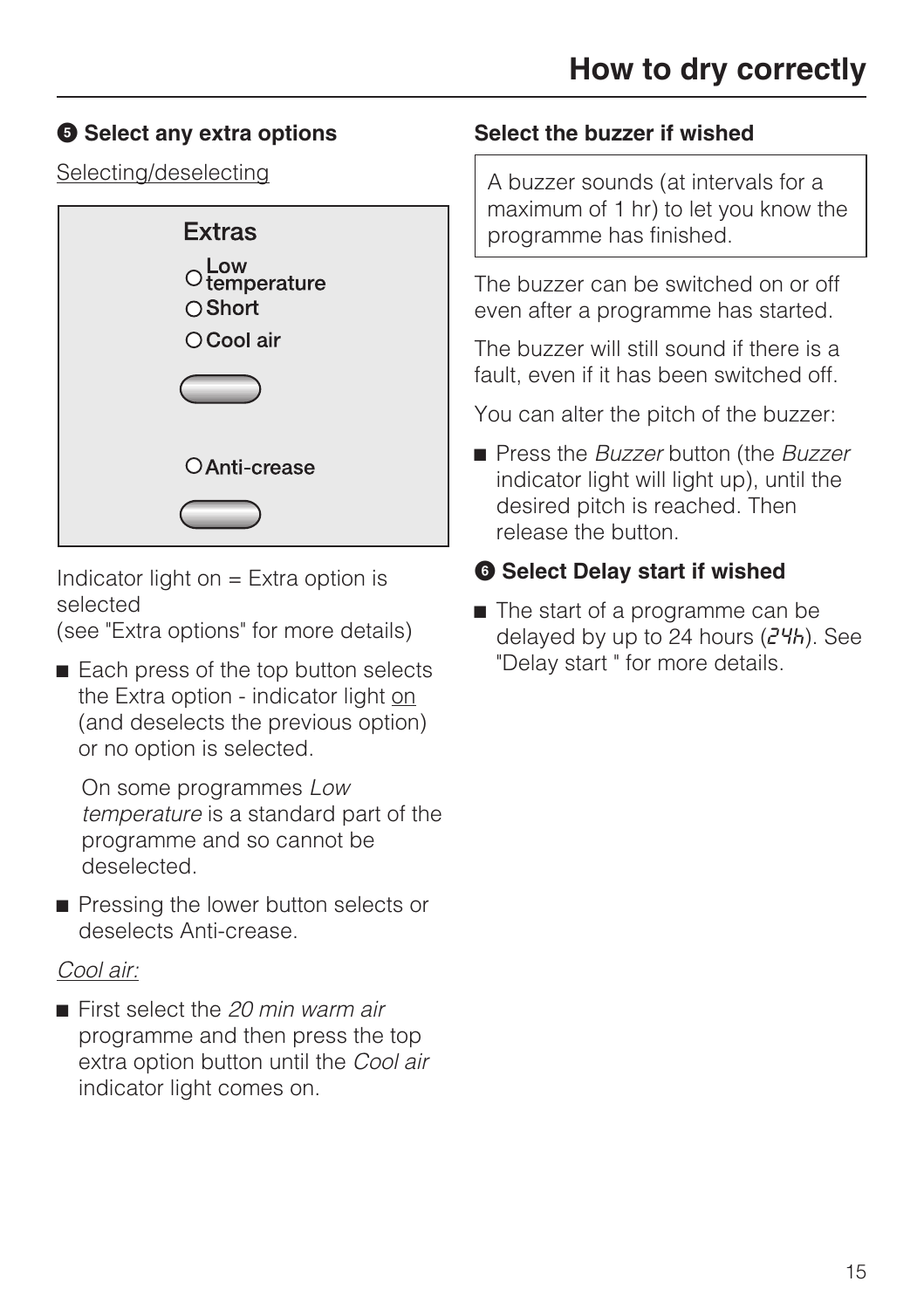## **<b>** $\Theta$  Start the programme

- **Press the** *Start/Stop* button.
- The indicator light for the *Start/Stop* button will then change from flashing to being on constantly.
- The programme duration will appear in the display.
- The *Sequence* indicator light for the drying stage reached will come on.

#### **Memory function (for Programme selection)**

The electronics will store in memory the drying level and any extra options selected for the current drying programme.

The next time you chose that programme, the indicator lights for these settings will come on. You can either accept these or change them by pressing the appropriate button.

The memory function is deactivated if the programme is cancelled. If the buzzer has been selected, this selection will be saved automatically, whether or not the memory function has been activated.

## **Before the end of a programme**

There is a cooling down phase at the end of the drying sequence (the *Cool air* indicator light will come on). The programme will not finish until the cooling down phase has been completed.

There is no cooling down phase at the end of the *Woollens handcare* and *Smoothing* programmes.

#### $\bullet$  **Remove the laundry when the programme has finished**

The *Anti-crease/Finish* indicator light will come on to indicate that the programme has finished. The indicator light for the drying stage reached (depending on the programme selected) will also come on.

- **Press the** *Door* button
- Open the door.
- Remove the laundry.

Check that all items have been removed from the drum. If items are left in the dryer, they could be damaged by overdrying when the dryer is next used.

- Switch the dryer off by pressing the *l-On/0-Off* button.
- Clean the fluff filters.
- Close the door.
- **Empty the condensed water** container (unless the dryer has been connected for external drainage).
- The condenser unit should be checked and cleaned on a regular basis.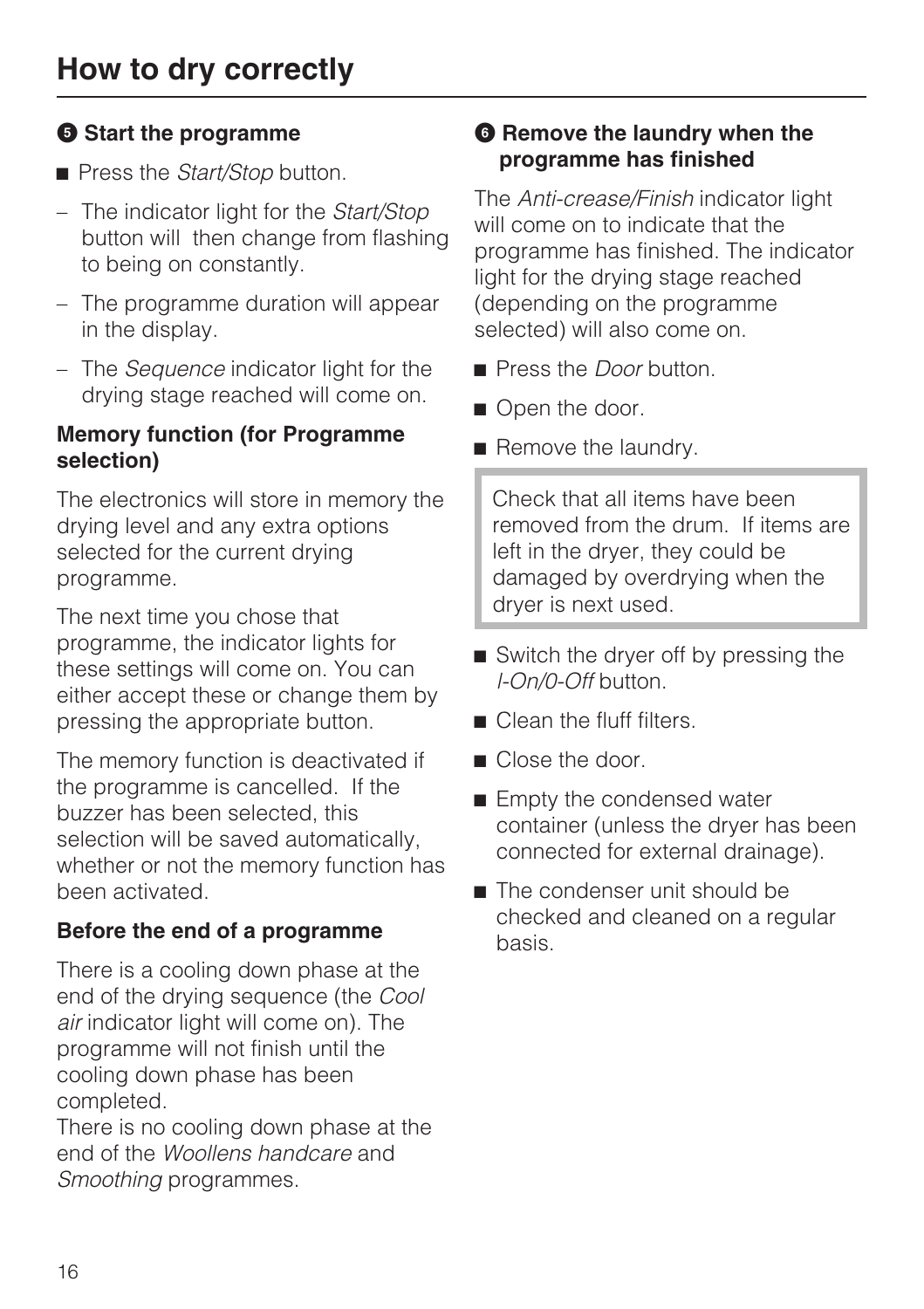

- It is not possible to select a combination of the *Low temperature, Short, Cool air* options at the same time.
- See the programme chart for details of the extra options which are suitable for a particular programme.

## **Low temperature**

For drying delicates and fabrics with the  $\odot$  symbol on the care label at a lower temperature.

- For all delicate or minimum iron fabrics with the  $\Omega$  symbol on the care label (e.g. acrylic garments).
- The programme duration is longer.
- On some programmes *Low temperature* is a standard part of the programme and so cannot be deselected.

## **Short**

For drying fabrics which can withstand higher temperatures and fabrics with the  $\overline{\omega}$  symbol on the care label. Do not use on minimum iron or delicate fabrics.

– The programme duration is shorter.

## **Cool air**

Select this option when you only want to air garments with cool air.

– You need to press the *20 min warm air* button first, and then select the *Cool air* extra option.

## **Anti-crease**

Helps prevent creasing, if laundry is not normally removed immediately after the end of a programme.

– The drum will turn at intervals for an hour.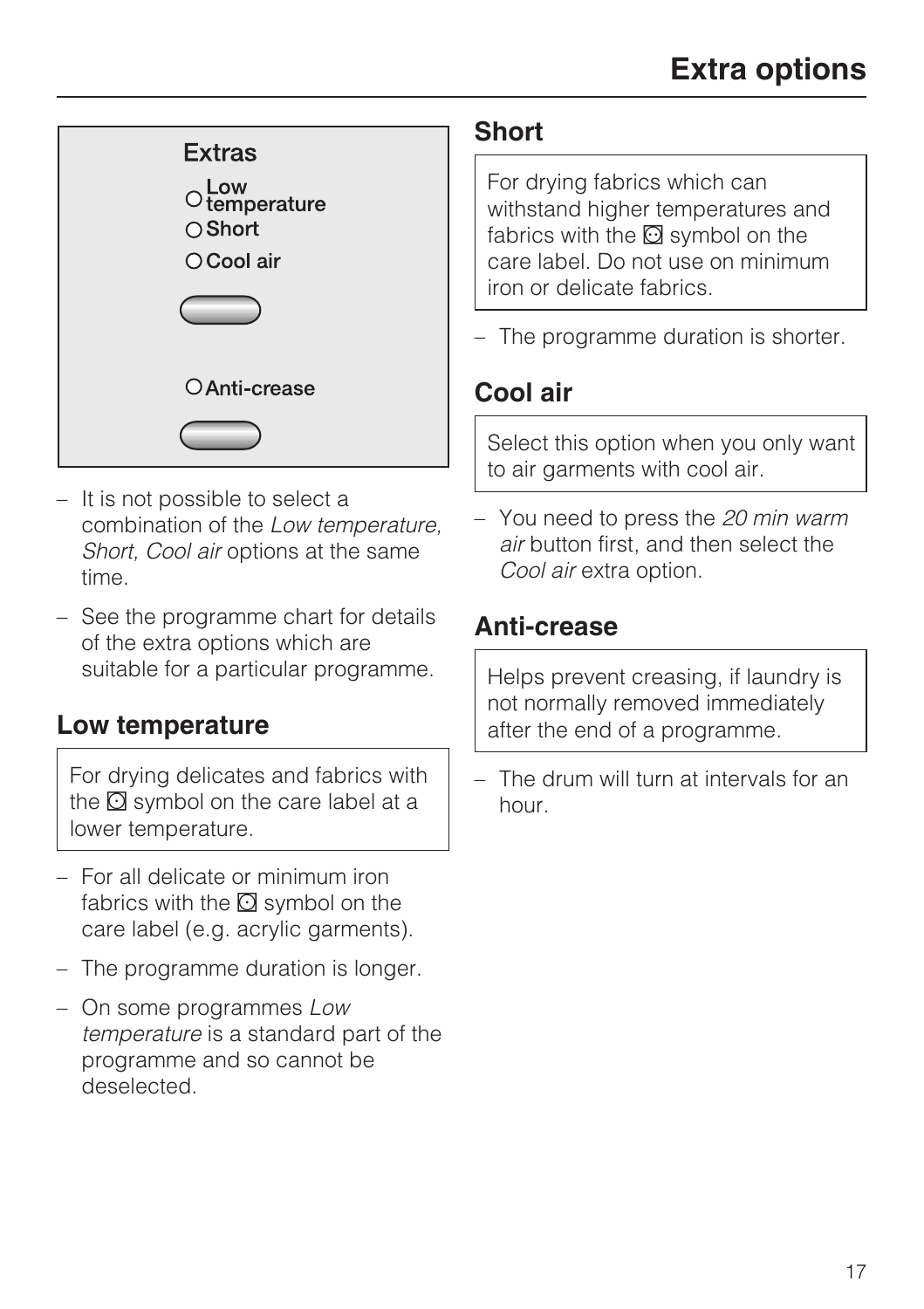## **To select Delay start**

The start of a programme can be delayed by up to 24 hours  $(24h)$ .

After selecting a programme:

- **Press the** *Delay start* **button** repeatedly until the required delay period shows in the display.
- The *Delay start* indicator light will flash.
- $-$  Times of: up to 10h are selected in 30 minute steps more than  $10<sub>h</sub>$  in 1 hour steps
- If you keep the *Delay start* button pressed in, the time will continue to increase up to  $24h$ .

# **To begin Delay start**

- **Press the** *Start/Stop* button.
- The delay start time will begin to count down and the *Delay start* indicator light will come on.

The delay start time counts down towards the start of the programme as follows:

- more than *10h* by the hour
- $-$  less than  $10<sub>b</sub>$  in minutes

The drum will turn briefly every hour to help prevent creasing.

While the delay start time is counting down, you can still add laundry to the drum:

- To do this, first switch the dryer off and open the door.
- Add the laundry.
- Close the door and switch the dryer back on again.

# **To cancel Delay start**

- **Press the** *Start/Stop* button.
- **Press the** *Start/Stop* button again to start the programme.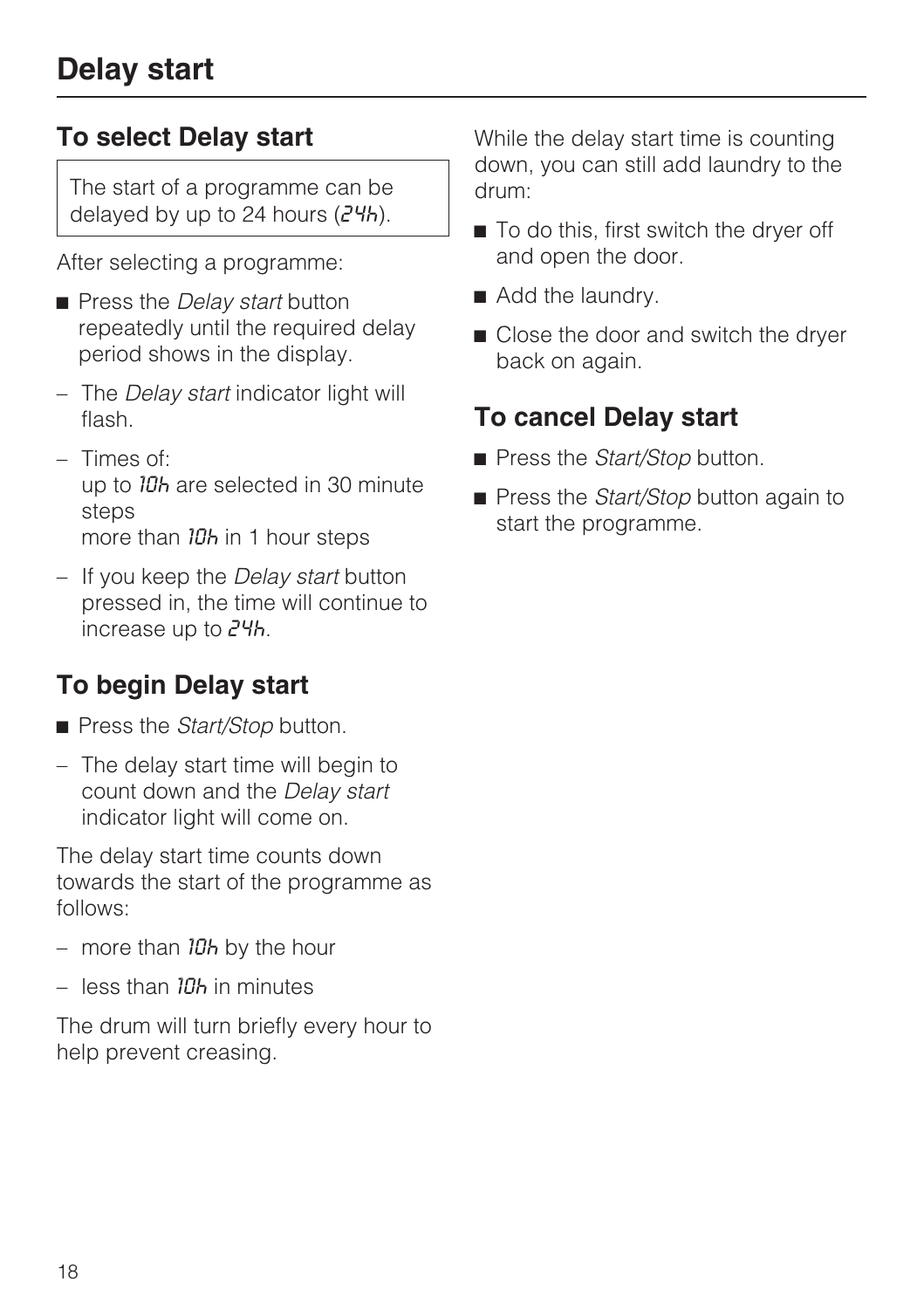# **Programme chart**

| <b>Automatic</b>                                                |                                                                                                                             | Max. load: $3.5$ kg <sup>*</sup> |  |
|-----------------------------------------------------------------|-----------------------------------------------------------------------------------------------------------------------------|----------------------------------|--|
| Normal+, Normal, Hand iron &                                    |                                                                                                                             |                                  |  |
| Fabric type                                                     | Mixed loads of cotton and minimum iron fabrics. Sort according to<br>colour.                                                |                                  |  |
| Extra option                                                    | Anti-crease                                                                                                                 |                                  |  |
| <b>Cottons</b>                                                  |                                                                                                                             | Max. load: 6 kg*                 |  |
| Extra dry, Normal+, Normal                                      |                                                                                                                             |                                  |  |
| Fabric type                                                     | Single and multi-layered cotton fabrics such as: e.g.: towelling,<br>jerseywear, T-shirts, underwear.                       |                                  |  |
| <b>Notes</b>                                                    | - Select Extra dry for multi-layered and very thick fabrics.                                                                |                                  |  |
|                                                                 | Do not use <i>Extra dry</i> for jersey fabrics (e.g. T-shirts,<br>underwear), as they have a tendency to shrink.            |                                  |  |
| Extra options                                                   | Low temperature (select this option for delicate fabrics with the $\Omega$<br>symbol on the care label), Short, Anti-crease |                                  |  |
| Hand iron $\Lambda$ , Hand iron $\Lambda\Lambda$ , Machine iron |                                                                                                                             |                                  |  |
| Fabric type                                                     | Cottons or linen fabrics, e.g.: table linen, bed linen, starched<br>laundry.                                                |                                  |  |
| Note                                                            | - To prevent laundry from drying out it should be rolled up until<br>you are ready for ironing.                             |                                  |  |
| Extra options                                                   | Low temperature (select this option for delicate fabrics with the $\Omega$<br>symbol on the care label), Short, Anti-crease |                                  |  |
| <b>Minimum iron/Delicates</b>                                   |                                                                                                                             | Max. load: 3 kg*                 |  |
| Normal+, Normal, Hand iron $\Diamond$                           |                                                                                                                             |                                  |  |
| Fabric type                                                     | Minimum iron items made of cotton, synthetic or blended fabrics,<br>e.g.: shirts, blouses, skirts and table cloths.         |                                  |  |
| Extra options                                                   | Low temperature (select this option for delicate fabrics with the $\Omega$<br>symbol on the care label), Short, Anti-crease |                                  |  |

\* Weight of dry laundry